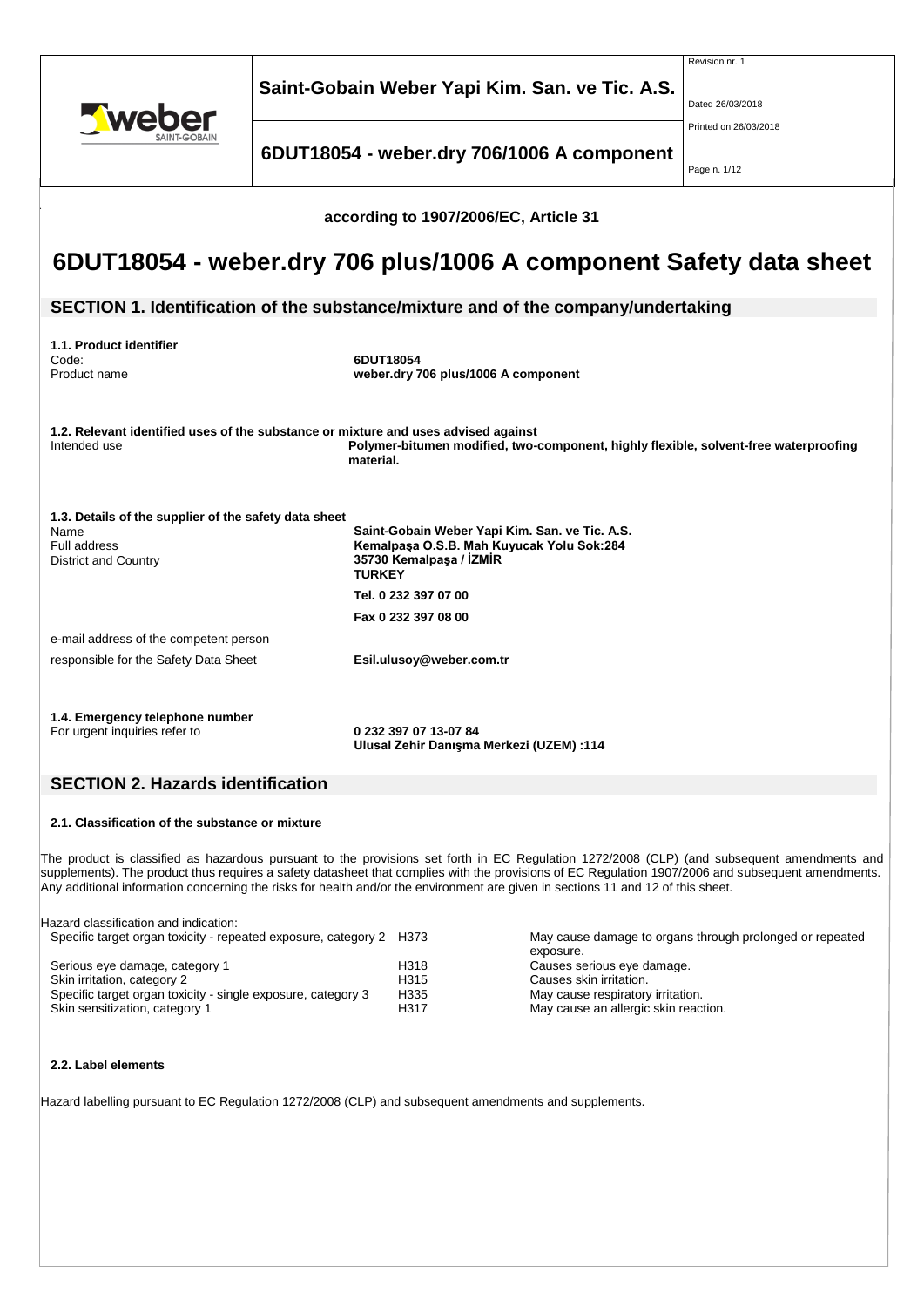|                                                                                                                                                                                                                                                                                                                                                                                                                                                      | Saint-Gobain Weber Yapi Kim. San. ve Tic. A.S.    |                  | Revision nr. 1<br>Dated 26/03/2018                                                                            |  |  |
|------------------------------------------------------------------------------------------------------------------------------------------------------------------------------------------------------------------------------------------------------------------------------------------------------------------------------------------------------------------------------------------------------------------------------------------------------|---------------------------------------------------|------------------|---------------------------------------------------------------------------------------------------------------|--|--|
|                                                                                                                                                                                                                                                                                                                                                                                                                                                      | 6DUT18054 - weber.dry 706/1006 A component        |                  | Printed on 26/03/2018<br>Page n. 2/12                                                                         |  |  |
| Hazard pictograms:                                                                                                                                                                                                                                                                                                                                                                                                                                   |                                                   |                  |                                                                                                               |  |  |
| Signal words:                                                                                                                                                                                                                                                                                                                                                                                                                                        | Danger                                            |                  |                                                                                                               |  |  |
| Hazard statements:                                                                                                                                                                                                                                                                                                                                                                                                                                   |                                                   |                  |                                                                                                               |  |  |
| H373<br>May cause damage to organs through prolonged or repeated exposure.<br>H318<br>Causes serious eye damage.<br>H315<br>Causes skin irritation.<br>H335<br>May cause respiratory irritation.<br>May cause an allergic skin reaction.<br>H317                                                                                                                                                                                                     |                                                   |                  |                                                                                                               |  |  |
| Precautionary statements:                                                                                                                                                                                                                                                                                                                                                                                                                            |                                                   |                  |                                                                                                               |  |  |
| P261<br>Avoid breathing dust / fume / gas / mist / vapours / spray.<br>P280<br>Wear protective gloves / eye protection / face protection.<br>IF IN EYES: Rinse cautiously with water for several minutes. Remove contact lenses, if present and easy to do. Continue<br>P305+P351+P338<br>rinsing.<br>P310<br>Immediately call a POISON CENTER / doctor / physician<br>P403+P233<br>Store in a well-ventilated place. Keep container tightly closed. |                                                   |                  |                                                                                                               |  |  |
| <b>Contains:</b>                                                                                                                                                                                                                                                                                                                                                                                                                                     | <b>KUVARS</b><br>Portland cement<br>Calcium oxide |                  |                                                                                                               |  |  |
| 2.3. Other hazards                                                                                                                                                                                                                                                                                                                                                                                                                                   |                                                   |                  |                                                                                                               |  |  |
|                                                                                                                                                                                                                                                                                                                                                                                                                                                      |                                                   |                  | On the basis of available data, the product does not contain any PBT or vPvB in percentage greater than 0,1%. |  |  |
| <b>SECTION 3. Composition/information on ingredients</b>                                                                                                                                                                                                                                                                                                                                                                                             |                                                   |                  |                                                                                                               |  |  |
| 3.1. Substances                                                                                                                                                                                                                                                                                                                                                                                                                                      |                                                   |                  |                                                                                                               |  |  |
| Information not relevant                                                                                                                                                                                                                                                                                                                                                                                                                             |                                                   |                  |                                                                                                               |  |  |
| 3.2. Mixtures                                                                                                                                                                                                                                                                                                                                                                                                                                        |                                                   |                  |                                                                                                               |  |  |
| Contains:                                                                                                                                                                                                                                                                                                                                                                                                                                            |                                                   |                  |                                                                                                               |  |  |
| Identification                                                                                                                                                                                                                                                                                                                                                                                                                                       |                                                   | $x =$ Conc. %    | Classification 1272/2008<br>(CLP)                                                                             |  |  |
| Quartz<br>CAS 14808-60-7                                                                                                                                                                                                                                                                                                                                                                                                                             |                                                   | $50 \le x < 100$ | STOT RE 2 H373                                                                                                |  |  |

EC 238-878-4

INDEX -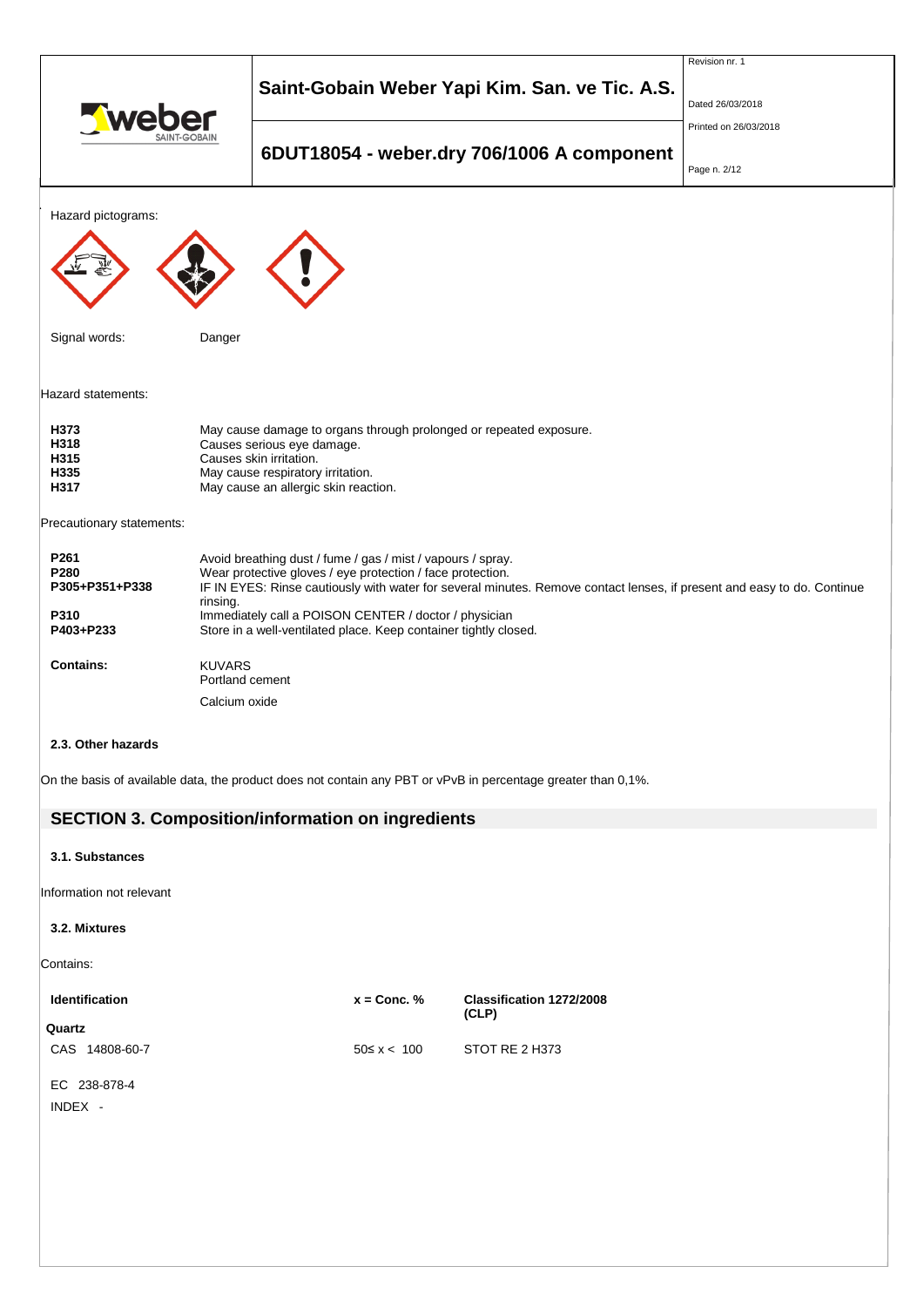|                                                           | Saint-Gobain Weber Yapi Kim. San. ve Tic. A.S. | Revision nr. 1<br>Dated 26/03/2018                                           |                                       |
|-----------------------------------------------------------|------------------------------------------------|------------------------------------------------------------------------------|---------------------------------------|
|                                                           |                                                | 6DUT18054 - weber.dry 706/1006 A component                                   | Printed on 26/03/2018<br>Page n. 3/12 |
| <b>Portland cement</b><br>CAS 65997-15-1<br>EC            | $10 \le x < 30$                                | Eye Dam. 1 H318, Skin Irrit. 2<br>H315, STOT SE 3 H335, Skin<br>Sens. 1 H317 |                                       |
| INDEX -<br><b>ALUMINIUM OXYDE</b><br>CAS 1344-28-1        | $1 \leq x < 5$                                 |                                                                              |                                       |
| EC 215-691-6<br>INDEX -<br>Calcium oxide<br>CAS 1305-78-8 | $1 \leq x < 3$                                 | Eye Dam. 1 H318                                                              |                                       |
| EC 215-138-9<br>INDEX -                                   |                                                |                                                                              |                                       |

The full wording of hazard (H) phrases is given in section 16 of the sheet.

# **SECTION 4. First aid measures**

## **4.1. Description of first aid measures**

EYES: Remove contact lenses, if present. Wash immediately with plenty of water for at least 30-60 minutes, opening the eyelids fully. Get medical advice/attention.

SKIN: Remove contaminated clothing. Rinse skin with a shower immediately. Get medical advice/attention.

INGESTION: Have the subject drink as much water as possible. Get medical advice/attention. Do not induce vomiting unless explicitly authorised by a doctor.

INHALATION: Get medical advice/attention immediately. Remove victim to fresh air, away from the accident scene. If the subject stops breathing, administer artificial respiration. Take suitable precautions for rescue workers.

### **4.2. Most important symptoms and effects, both acute and delayed**

Specific information on symptoms and effects caused by the product are unknown.

**4.3. Indication of any immediate medical attention and special treatment needed**

Information not available

# **SECTION 5. Firefighting measures**

**5.1. Extinguishing media**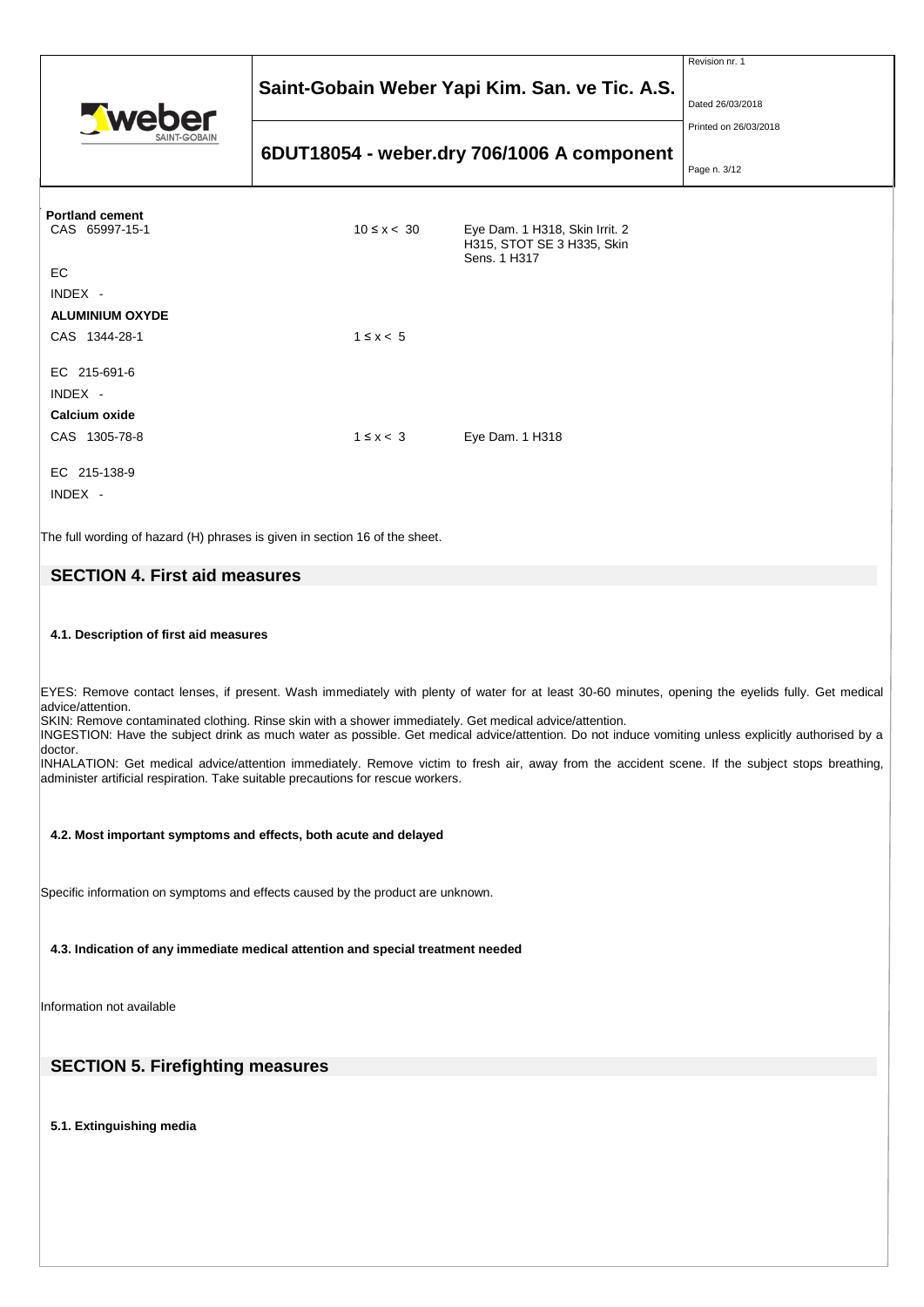

Revision nr. 1

Dated 26/03/2018

Printed on 26/03/2018

# **6DUT18054 - weber.dry 706/1006 A component**

Page n. 4/12

SUITABLE EXTINGUISHING EQUIPMENT The extinguishing equipment should be of the conventional kind: carbon dioxide, foam, powder and water spray. UNSUITABLE EXTINGUISHING EQUIPMENT None in particular.

### **5.2. Special hazards arising from the substance or mixture**

HAZARDS CAUSED BY EXPOSURE IN THE EVENT OF FIRE Do not breathe combustion products.

## **5.3. Advice for firefighters**

GENERAL INFORMATION

Use jets of water to cool the containers to prevent product decomposition and the development of substances potentially hazardous for health. Always wear full fire prevention gear. Collect extinguishing water to prevent it from draining into the sewer system. Dispose of contaminated water used for extinction and the remains of the fire according to applicable regulations.

SPECIAL PROTECTIVE EQUIPMENT FOR FIRE-FIGHTERS

Normal fire fighting clothing i.e. fire kit (BS EN 469), gloves (BS EN 659) and boots (HO specification A29 and A30) in combination with self-contained open circuit positive pressure compressed air breathing apparatus (BS EN 137).

## **SECTION 6. Accidental release measures**

### **6.1. Personal precautions, protective equipment and emergency procedures**

If there are no contraindications, spray powder with water to prevent the formation of dust. Wear suitable protective equipment (including personal protective equipment referred to under Section 8 of the safety data sheet) to prevent any contamination of skin, eyes and personal clothing. These indications apply for both processing staff and those involved in emergency procedures.

## **6.2. Environmental precautions**

The product must not penetrate into the sewer system or come into contact with surface water or ground water.

## **6.3. Methods and material for containment and cleaning up**

Collect the leaked product and place it in containers for recovery or disposal. If the product is flammable, use explosion-proof equipment. If there are no contraindications, use jets of water to eliminate product residues. Make sure the leakage site is well aired. Evaluate the compatibility of the container to be used, by checking section 10. Contaminated material should be disposed of in compliance with the provisions set forth in point 13.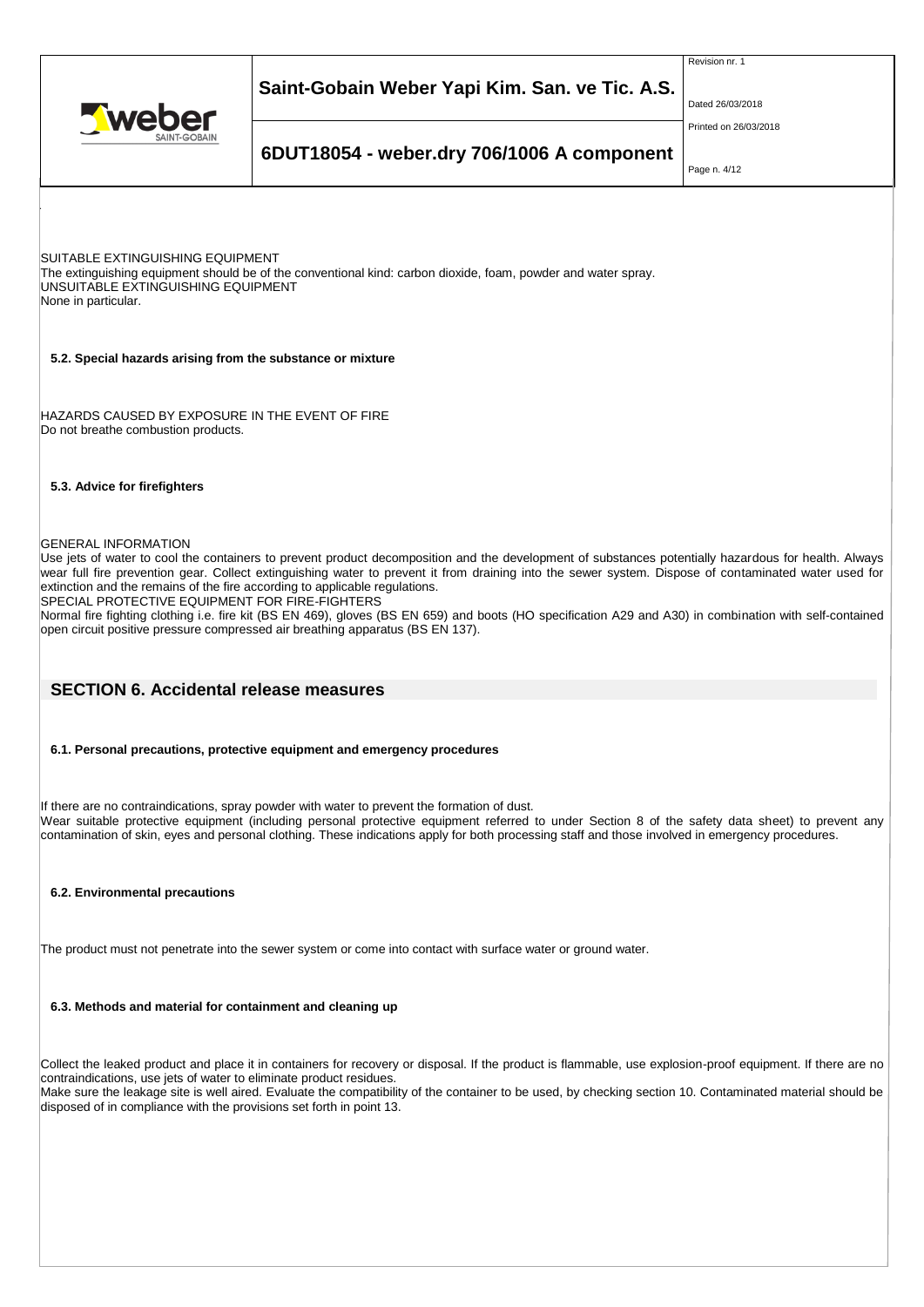

Revision nr. 1

Dated 26/03/2018

Printed on 26/03/2018

# **6DUT18054 - weber.dry 706/1006 A component**

Page n. 5/12

## **6.4. Reference to other sections**

Any information on personal protection and disposal is given in sections 8 and 13.

# **SECTION 7. Handling and storage**

### **7.1. Precautions for safe handling**

Before handling the product, consult all the other sections of this material safety data sheet. Avoid leakage of the product into the environment. Do not eat, drink or smoke during use. Remove any contaminated clothes and personal protective equipment before entering places in which people eat.

### **7.2. Conditions for safe storage, including any incompatibilities**

Store only in the original container. Store the containers sealed, in a well ventilated place, away from direct sunlight. Keep containers away from any incompatible materials, see section 10 for details.

## **7.3. Specific end use(s)**

Information not available

## **SECTION 8. Exposure controls/personal protection**

### **8.1. Control parameters**

Regulatory References:

| <b>GBR</b>                                                                                           | United Kingdom<br><b>TLV-ACGIH</b> |            | EH40/2005 Workplace exposure limits<br><b>ACGIH 2016</b> |     |            |     |
|------------------------------------------------------------------------------------------------------|------------------------------------|------------|----------------------------------------------------------|-----|------------|-----|
| <b>ALUMINIUM OXYDE</b>                                                                               |                                    |            |                                                          |     |            |     |
| <b>Threshold Limit Value</b>                                                                         |                                    |            |                                                          |     |            |     |
| Type                                                                                                 |                                    | Country    | TWA/8h                                                   |     | STEL/15min |     |
|                                                                                                      |                                    |            | mg/m3                                                    | ppm | mg/m3      | ppm |
| WEL                                                                                                  |                                    | <b>GBR</b> | 4                                                        |     |            |     |
| <b>TLV-ACGIH</b>                                                                                     |                                    |            | 1                                                        | 0,9 |            |     |
| Legend:                                                                                              |                                    |            |                                                          |     |            |     |
| (C) = CEILING ; INHAL = Inhalable Fraction ; RESP = Respirable Fraction ; THORA = Thoracic Fraction. |                                    |            |                                                          |     |            |     |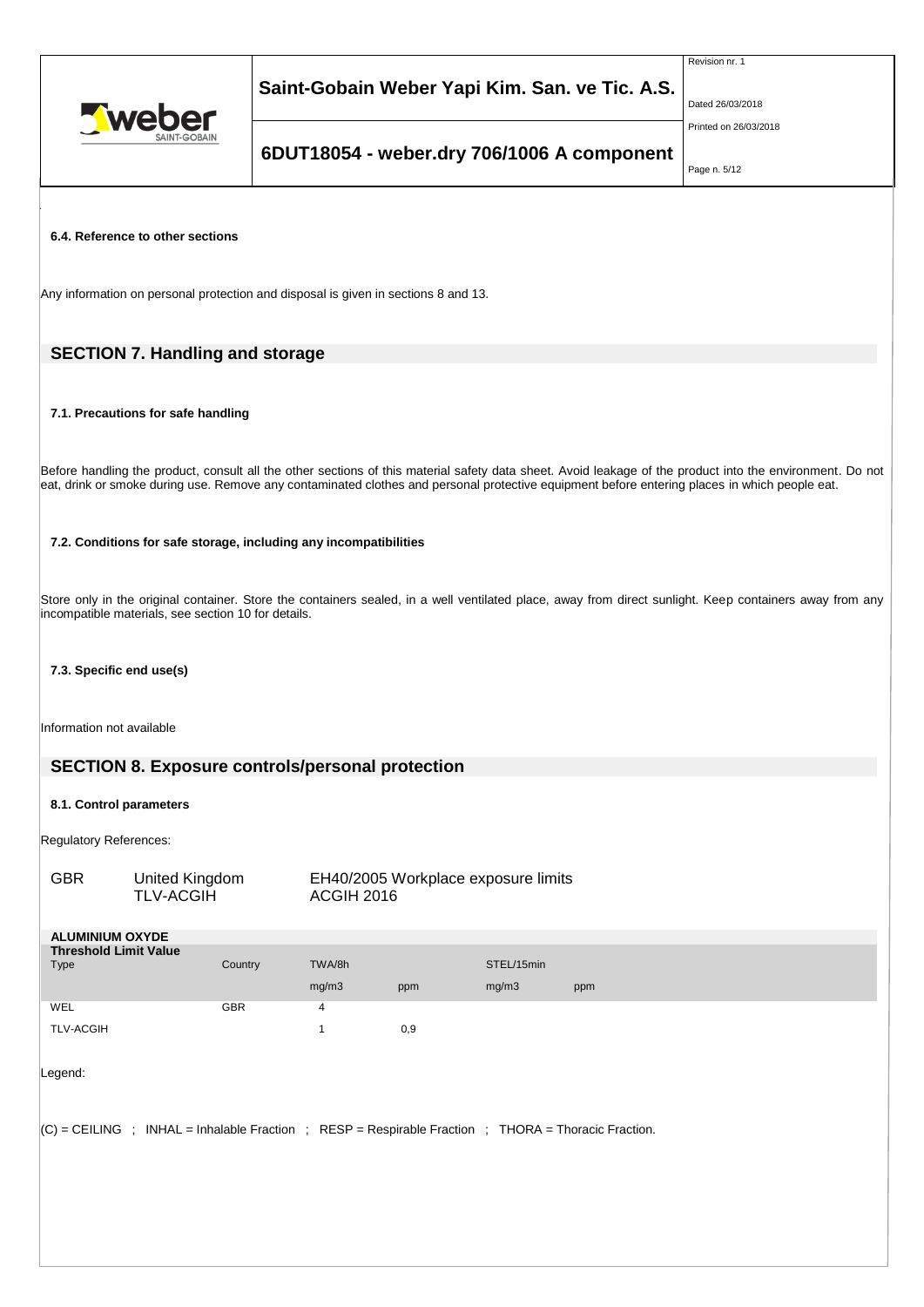

Revision nr. 1

Dated 26/03/2018

Printed on 26/03/2018

# **6DUT18054 - weber.dry 706/1006 A component**

Page n. 6/12

### **8.2. Exposure controls**

As the use of adequate technical equipment must always take priority over personal protective equipment, make sure that the workplace is well aired through effective local aspiration.

When choosing personal protective equipment, ask your chemical substance supplier for advice.

Personal protective equipment must be CE marked, showing that it complies with applicable standards.

Provide an emergency shower with face and eye wash station.

Exposure levels must be kept as low as possible to avoid significant build-up in the organism. Manage personal protective equipment so as to guarantee maximum protection (e.g. reduction in replacement times).

### HAND PROTECTION

In the case of prolonged contact with the product, protect the hands with penetration-resistant work gloves (see standard EN 374). Work glove material must be chosen according to the use process and the products that may form. Latex gloves may cause sensitivity reactions.

### SKIN PROTECTION

Wear category II professional long-sleeved overalls and safety footwear (see Directive 89/686/EEC and standard EN ISO 20344). Wash body with soap and water after removing protective clothing.

### EYE PROTECTION

Wear a hood visor or protective visor combined with airtight goggles (see standard EN 166).

### RESPIRATORY PROTECTION

None required, unless indicated otherwise in the chemical risk assessment.

### ENVIRONMENTAL EXPOSURE CONTROLS

The emissions generated by manufacturing processes, including those generated by ventilation equipment, should be checked to ensure compliance with environmental standards.

## **SECTION 9. Physical and chemical properties**

### **9.1. Information on basic physical and chemical properties**

| Appearance                             | Not available  |
|----------------------------------------|----------------|
| Colour                                 | Not available  |
| Odour                                  | Not available  |
| Odour threshold                        | Not available  |
| рH                                     | Not available  |
| Melting point / freezing point         | Not available  |
| Initial boiling point                  | Not applicable |
| Boiling range                          | Not available  |
| Flash point                            | Not applicable |
| <b>Evaporation Rate</b>                | Not available  |
| Flammability of solids and gases       | Not available  |
| Lower inflammability limit             | Not available  |
| Upper inflammability limit             | Not available  |
| Lower explosive limit                  | Not available  |
| Upper explosive limit                  | Not available  |
| Vapour pressure                        | Not available  |
| Vapour density                         | Not available  |
| Relative density                       | Not available  |
| Solubility                             | Not available  |
| Partition coefficient: n-octanol/water | Not available  |
| Auto-ignition temperature              | Not available  |
| Decomposition temperature              | Not available  |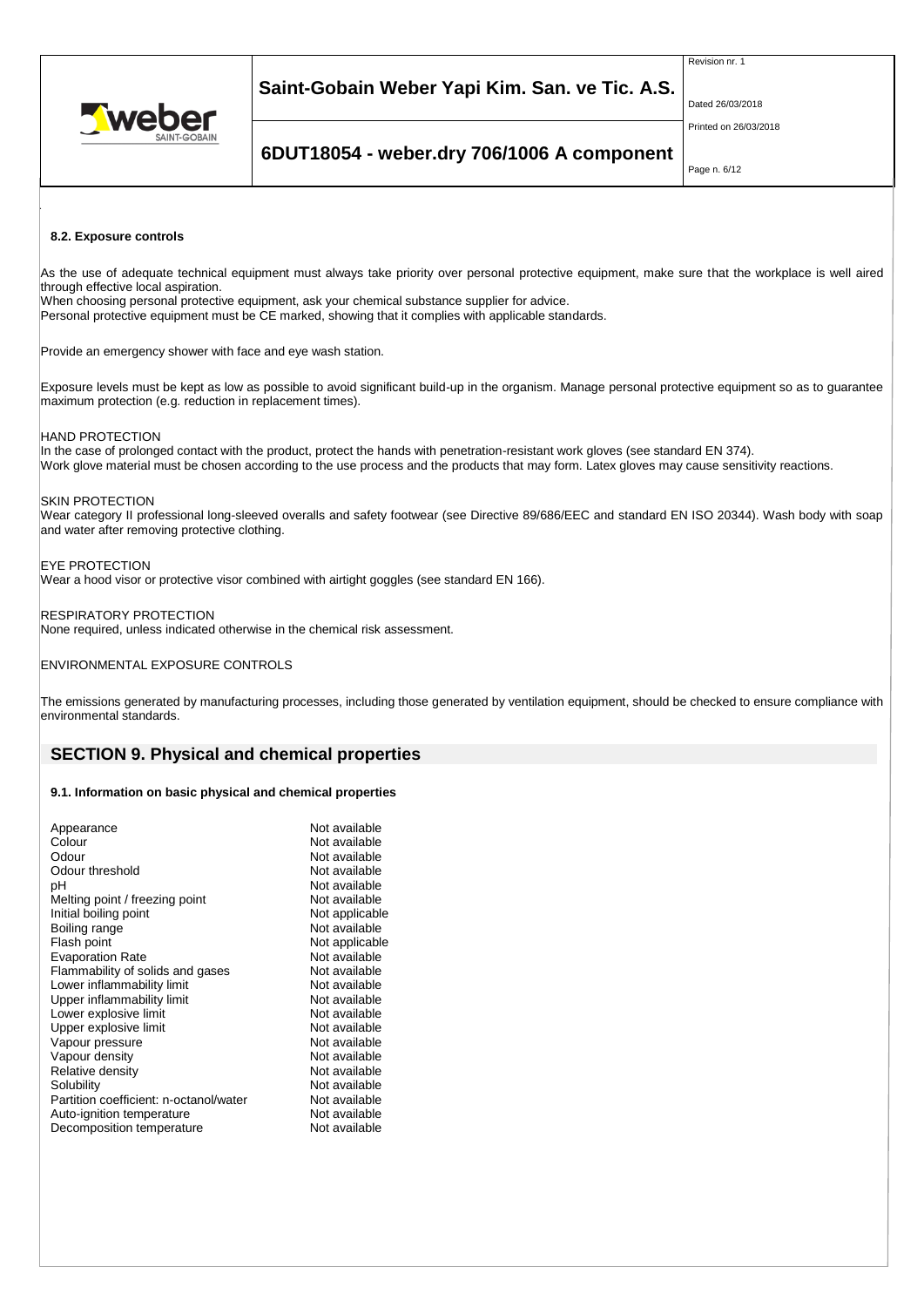

**6DUT18054 - weber.dry 706/1006 A component**

Revision nr. 1

Dated 26/03/2018

Printed on 26/03/2018

# Page n. 7/12

| Viscosity<br>Explosive properties<br>Oxidising properties                                         | Not available<br>Not available<br>Not available                                              |  |  |  |  |
|---------------------------------------------------------------------------------------------------|----------------------------------------------------------------------------------------------|--|--|--|--|
| 9.2. Other information                                                                            |                                                                                              |  |  |  |  |
| Total solids (250°C / 482°F)<br>VOC (Directive 2010/75/EC) :<br>VOC (volatile carbon) :           | 98,83%<br>0<br>$\mathbf 0$                                                                   |  |  |  |  |
| <b>SECTION 10. Stability and reactivity</b>                                                       |                                                                                              |  |  |  |  |
| 10.1. Reactivity                                                                                  |                                                                                              |  |  |  |  |
|                                                                                                   | There are no particular risks of reaction with other substances in normal conditions of use. |  |  |  |  |
| 10.2. Chemical stability                                                                          |                                                                                              |  |  |  |  |
| The product is stable in normal conditions of use and storage.                                    |                                                                                              |  |  |  |  |
| 10.3. Possibility of hazardous reactions                                                          |                                                                                              |  |  |  |  |
|                                                                                                   | No hazardous reactions are foreseeable in normal conditions of use and storage.              |  |  |  |  |
| 10.4. Conditions to avoid                                                                         |                                                                                              |  |  |  |  |
| None in particular. However the usual precautions used for chemical products should be respected. |                                                                                              |  |  |  |  |
| 10.5. Incompatible materials                                                                      |                                                                                              |  |  |  |  |
| Information not available                                                                         |                                                                                              |  |  |  |  |
| 10.6. Hazardous decomposition products                                                            |                                                                                              |  |  |  |  |
| Information not available                                                                         |                                                                                              |  |  |  |  |
| <b>SECTION 11. Toxicological information</b>                                                      |                                                                                              |  |  |  |  |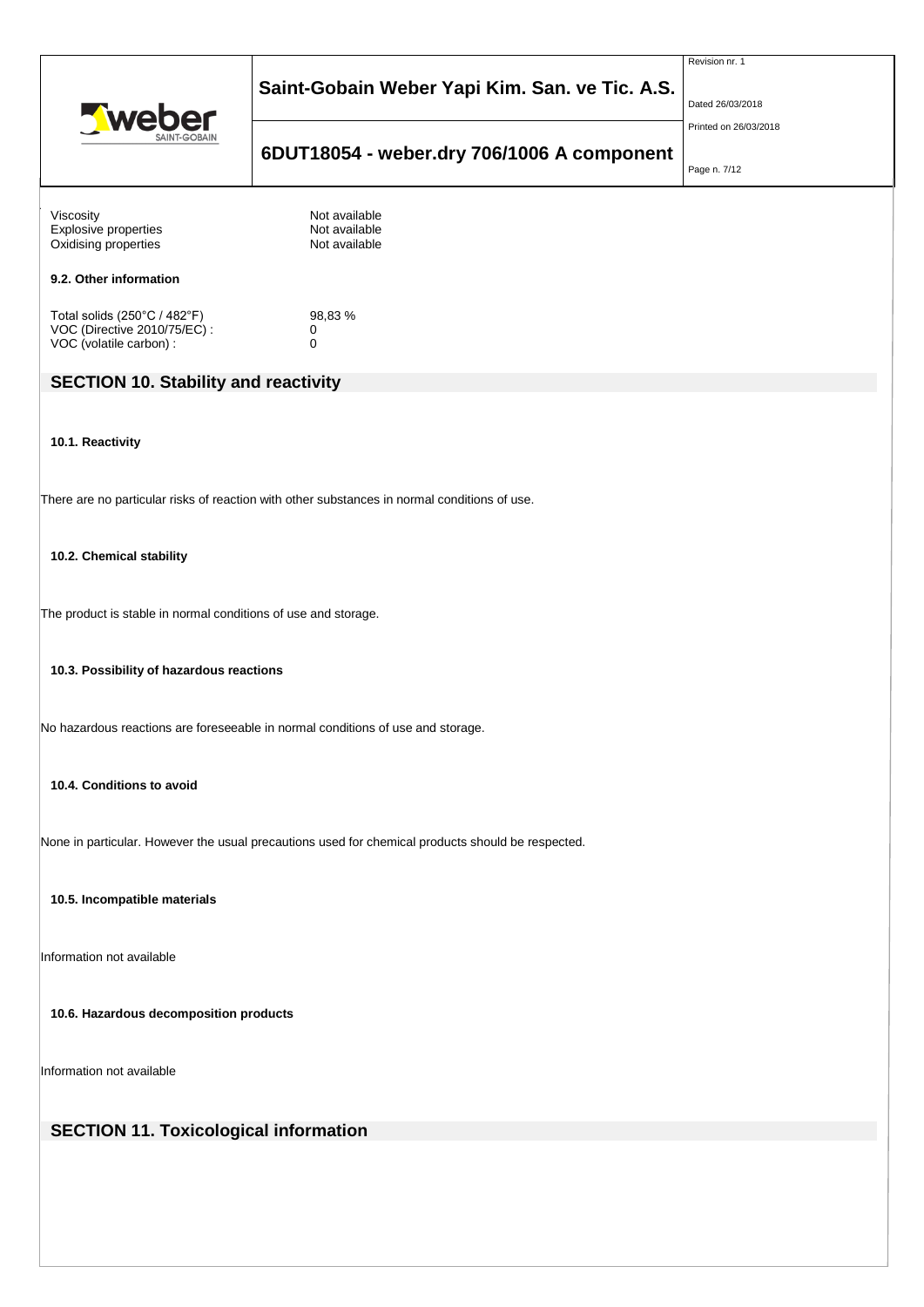

Revision nr. 1

Dated 26/03/2018

### Printed on 26/03/2018

# **6DUT18054 - weber.dry 706/1006 A component**

Page n. 8/12

In the absence of experimental data for the product itself, health hazards are evaluated according to the properties of the substances it contains, using the criteria specified in the applicable regulation for classification. It is therefore necessary to take into account the concentration of the individual hazardous substances indicated in section 3, to evaluate the toxicological effects of exposure to the product. **11.1. Information on toxicological effects** Metabolism, toxicokinetics, mechanism of action and other information Information not available Information on likely routes of exposure Information not available Delayed and immediate effects as well as chronic effects from short and long-term exposure Information not available Interactive effects Information not available **ACUTE TOXICITY** LC50 (Inhalation) of the mixture:Not classified (no significant component) LD50 (Oral) of the mixture:Not classified (no significant component) LD50 (Dermal) of the mixture:Not classified (no significant component) Portland cement LD50 (Oral) > 2000 mg/kg Rat LD50 (Dermal) > 2000 mg/kg Rabbit **SKIN CORROSION / IRRITATION** Causes skin irritation **SERIOUS EYE DAMAGE / IRRITATION** Causes serious eye damage **RESPIRATORY OR SKIN SENSITISATION** Sensitising for the skin GERM CELL MUTAGENICITY Does not meet the classification criteria for this hazard class **CARCINOGENICITY** Does not meet the classification criteria for this hazard class REPRODUCTIVE TOXICITY Does not meet the classification criteria for this hazard class **STOT - SINGLE EXPOSURE** May cause respiratory irritation STOT - REPEATED EXPOSURE May cause damage to organs ASPIRATION HAZARD Does not meet the classification criteria for this hazard class **SECTION 12. Ecological information**

Use this product according to good working practices. Avoid littering. Inform the competent authorities, should the product reach waterways or contaminate soil or vegetation.

**12.1. Toxicity** Information not available

**12.2. Persistence and degradability**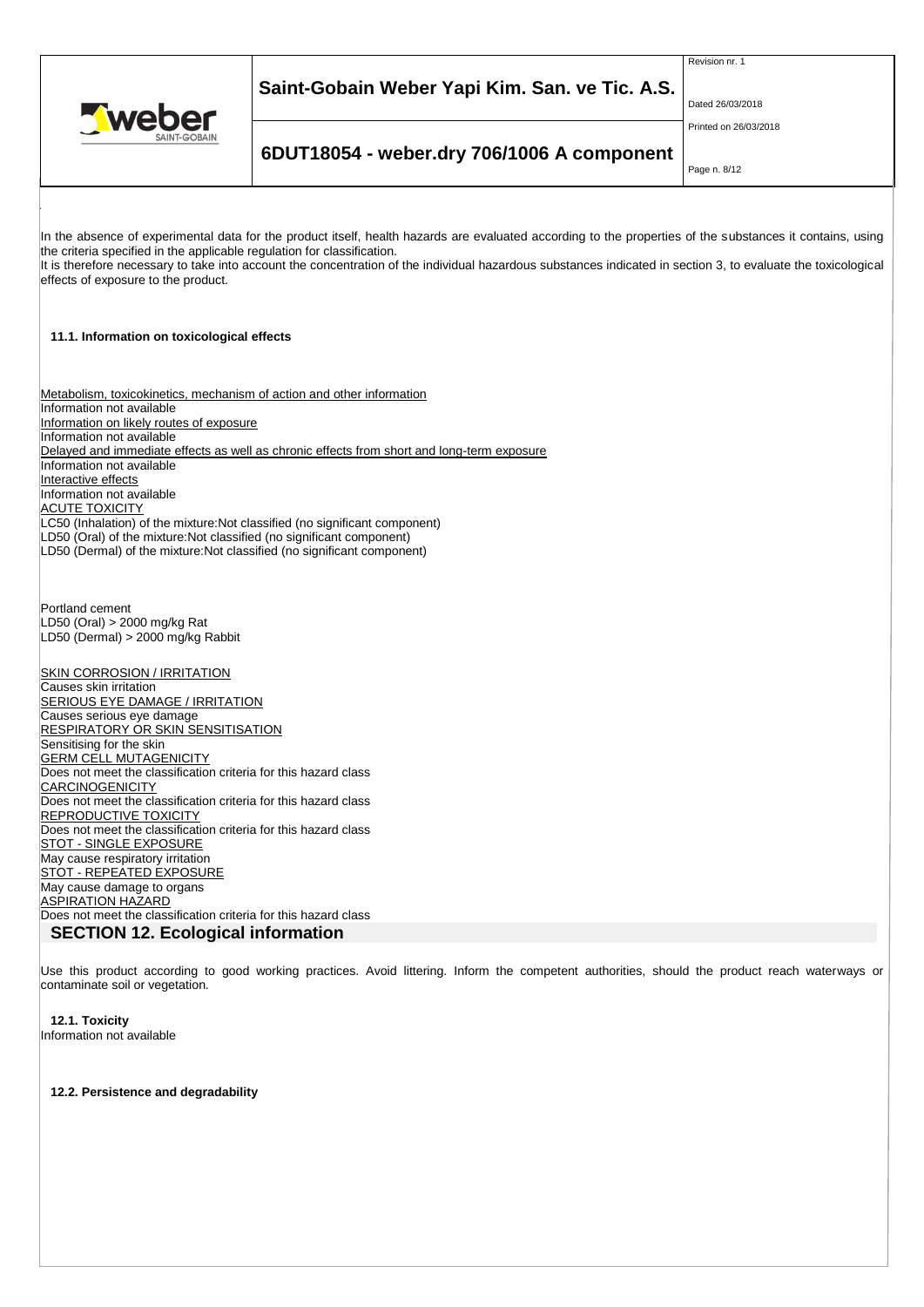

Revision nr. 1

Dated 26/03/2018

Printed on 26/03/2018

# **6DUT18054 - weber.dry 706/1006 A component**

Page n. 9/12

ALUMINIUM OXYDE

Degradability: information not available

## **12.3. Bioaccumulative potential**

Information not available

**12.4. Mobility in soil**

Information not available

## **12.5. Results of PBT and vPvB assessment**

On the basis of available data, the product does not contain any PBT or vPvB in percentage greater than 0,1%.

**12.6. Other adverse effects**

Information not available

## **SECTION 13. Disposal considerations**

## **13.1. Waste treatment methods**

Reuse, when possible. Product residues should be considered special hazardous waste. The hazard level of waste containing this product should be evaluated according to applicable regulations.

Disposal must be performed through an authorised waste management firm, in compliance with national and local regulations.

CONTAMINATED PACKAGING Contaminated packaging must be recovered or disposed of in compliance with national waste management regulations.

# **SECTION 14. Transport information**

The product is not dangerous under current provisions of the Code of International Carriage of Dangerous Goods by Road (ADR) and by Rail (RID), of the International Maritime Dangerous Goods Code (IMDG), and of the International Air Transport Association (IATA) regulations.

### **14.1. UN number**

Not applicable

**14.2. UN proper shipping name**

Not applicable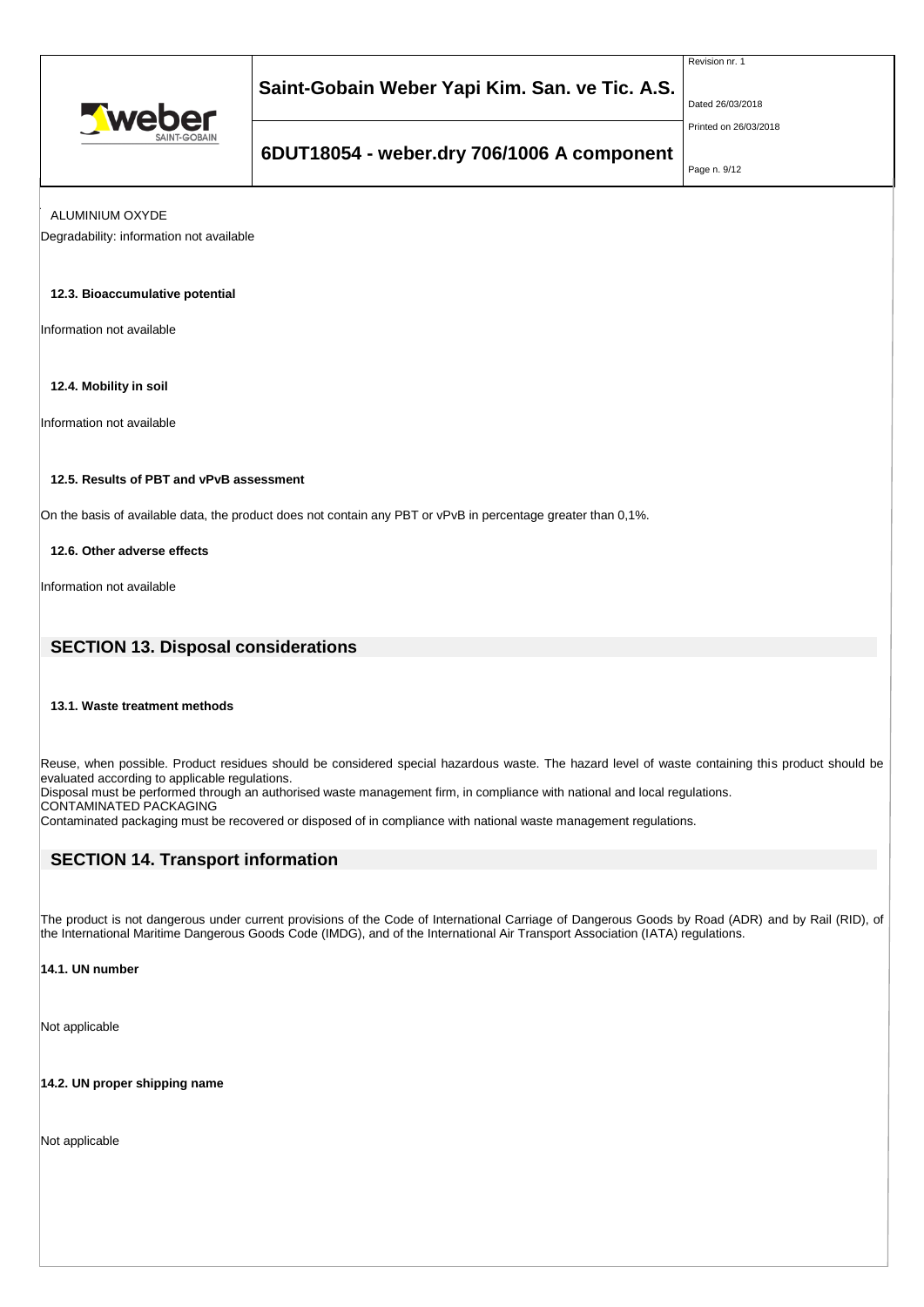

Revision nr. 1

Dated 26/03/2018

Printed on 26/03/2018

# **6DUT18054 - weber.dry 706/1006 A component**

Page n. 10/12

## **14.3. Transport hazard class(es)**

Not applicable

## **14.4. Packing group**

Not applicable

## **14.5. Environmental hazards**

Not applicable

**14.6. Special precautions for user**

Not applicable

## **14.7. Transport in bulk according to Annex II of Marpol and the IBC Code**

Information not relevant

# **SECTION 15. Regulatory information**

## **15.1. Safety, health and environmental regulations/legislation specific for the substance or mixture**

Seveso Category - Directive 2012/18/EC: None

Restrictions relating to the product or contained substances pursuant to Annex XVII to EC Regulation 1907/2006

None

Substances in Candidate List (Art. 59 REACH)

On the basis of available data, the product does not contain any SVHC in percentage greater than 0,1%.

Substances subject to authorisarion (Annex XIV REACH)

None

Substances subject to exportation reporting pursuant to (EC) Reg. 649/2012: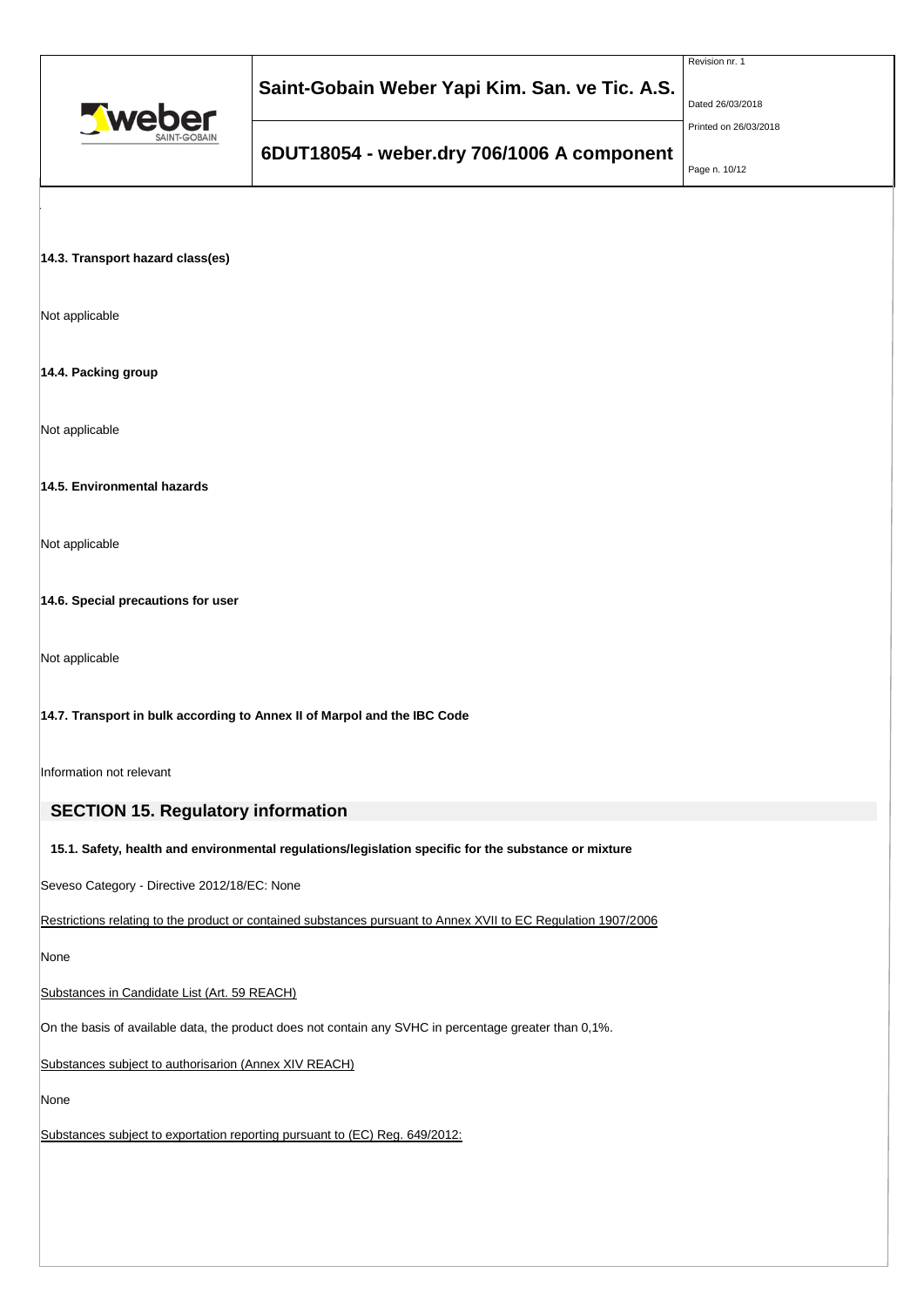

Revision nr. 1

Dated 26/03/2018

Printed on 26/03/2018

# **6DUT18054 - weber.dry 706/1006 A component**

Page n. 11/12

None

Substances subject to the Rotterdam Convention:

None

Substances subject to the Stockholm Convention:

None

## **Healthcare controls**

Workers exposed to this chemical agent must not undergo health checks, provided that available risk-assessment data prove that the risks related to the workers' health and safety are modest and that the 98/24/EC directive is respected.

## **15.2. Chemical safety assessment**

No chemical safety assessment has been processed for the mixture and the substances it contains.

# **SECTION 16. Other information**

Text of hazard (H) indications mentioned in section 2-3 of the sheet:

| Specific target organ toxicity - repeated exposure, category 2     |
|--------------------------------------------------------------------|
| Serious eye damage, category 1                                     |
| Skin irritation, category 2                                        |
| Specific target organ toxicity - single exposure, category 3       |
| Skin sensitization, category 1                                     |
| May cause damage to organs through prolonged or repeated exposure. |
| Causes serious eye damage.                                         |
| Causes skin irritation.                                            |
| May cause respiratory irritation.                                  |
| May cause an allergic skin reaction.                               |
|                                                                    |

LEGEND:

- ADR: European Agreement concerning the carriage of Dangerous goods by Road
- CAS NUMBER: Chemical Abstract Service Number
- CE50: Effective concentration (required to induce a 50% effect)
- CE NUMBER: Identifier in ESIS (European archive of existing substances)
- CLP: EC Regulation 1272/2008
- DNEL: Derived No Effect Level
- EmS: Emergency Schedule
- GHS: Globally Harmonized System of classification and labeling of chemicals
- IATA DGR: International Air Transport Association Dangerous Goods Regulation
- IC50: Immobilization Concentration 50%
- IMDG: International Maritime Code for dangerous goods
- IMO: International Maritime Organization INDEX NUMBER: Identifier in Annex VI of CLP
- LC50: Lethal Concentration 50%
- LD50: Lethal dose 50%
- OEL: Occupational Exposure Level